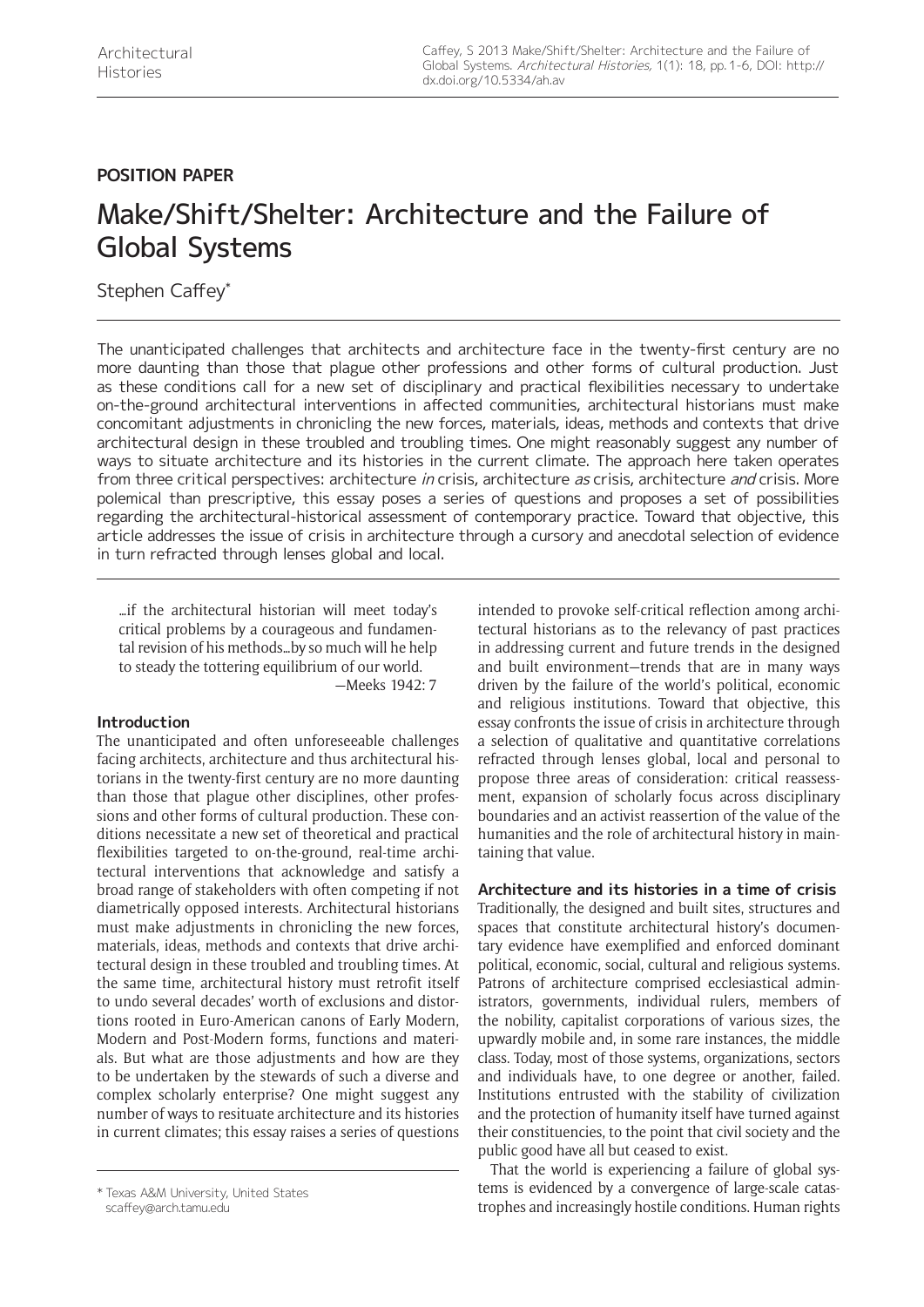and civil rights are under siege in even the most complex of developed nations; the marginalized suffer in exponential proportions in the developing world and human trafficking and slavery are at their highest levels since abolition of the practices in Europe and the Americas in the nineteenth century. A substantial portion of the world's population lacks access to clean, safe drinking water, to adequate nutrition, to secure shelter, to quality education and to basic healthcare. Chemical and topographical degradation of land and water, illegal logging, poaching, climate change and resource abuse have triggered a series of unprecedented consequences in the natural environment. Preventable disasters—natural and manmade—keep parts of the world in continual cycles of devastation without a chance for recovery. To one degree or another, architecture and its histories touch all of these conditions.

While architects must determine whether and to what extent they are tacitly compliant with or even actively culpable in these various crisis scenarios, the architectural historian must develop critical and theoretical frameworks, rooted in scientific and interpretative strategies, to dispassionately analyze and characterize mutually constitutive relationships between architecture and crisis. The conditions in which contemporary architects function and thus the contexts upon which architectural historians must draw in assessing the architecture of the early twenty-first century—perturb and even defy many of the mechanisms of conventional qualitative and quantitative analyses. Thus, crisis serves as perhaps the most precisely accurate term with which to characterize the state of affairs in which architects and historians currently operate.

In February 2012 the arts journalist Scott Timberg produced 'The Architecture Meltdown' for the online magazine *Salon*, in which he quantified the global recession's impact on architectural practice (Timberg 2012). Cuts of nearly 50% of all positions (licensed architects and non-professional staff combined) at major architectural firms in the US between July 2009 and December 2010, a purported 13.9% unemployment rate among recent US architecture graduates as of January 2012, and the closing or freezing of hundreds of mid-size and small firms all testify to the devastating impact of the global financial disasters wrought by the mortgage-backed securities/toxic assets debacle of 2008.<sup>1</sup> In the years immediately preceding the global economic implosion, students flocked to undergraduate and graduate architecture programs; today the numbers are down as much as 60% in some US programs.

The circumstances that led to these declines also contributed to the reduction, revision, indefinite postponement or abandonment of a number of construction projects at all scales of ambition and all profile levels. These harsh economic realities have led many architects to enter (or in some cases re-enter) academia as design studio instructors and teachers of history and theory. As Timberg notes, academic positions have always been a part of the field, which revels in its synthesis of theory and practice, but the consequence of the recent exodus from practice is architects doing less and less architecture, which means that historians of early twentiethcentury architecture will have even fewer monuments to consider among the already dwindling numbers of architect-designed buildings around the world. Architectural historians must decide whether the resulting distortions in the built and designed environment affect the evidentiary value of structures—be they completed, abandoned, repurposed or forcibly occupied. The scientific and interpretative methodologies of architectural history shift as the realm of starchitecture contracts and as economic volatility threatens to exclude many young architectural voices that may, under different circumstances, have altered the conversations that form history's bases. Gross demographic disparities exacerbate the impact of those exclusions: in the US white males outnumber all other categories of licensed architectural professionals and instructors (Ostroff 2006).

The conditions in which architects now find themselves connect directly to a set of statistics that here bear detailing. In 2006, a report by the United Nations on global wealth distribution and asset inequality found that the richest 10% of the world's adults owned 85% of the planet's wealth, with 50% of the world's populations owning less than 1% of the globe's assets. These ratios have only worsened in recent years. In September 2013, a report by University of California Berkeley economist Emmanuel Saez found that from 2009 to 2012, incomes of the top 1% in the US increased by 34.1%, while the remaining 99% saw an average increase of 0.4% (Saez 2013). In terms of the global economy, one can reasonably assume that these numbers qualify as the rule rather than the exception. The implications for contemporary architecture seem self-evident: architects who focus on monumental gestures, large-scale commercial projects and high-end residential commissions compete for commissions from an ever-diminishing portion of the population. Architectural historians will thus have fewer examples to consider as they formulate their critical and contextual responses to the architectural forms of the early twenty-first century.

Relationships between humans and their urban, rural and residential environments have seldom been more troubled than today. Drug wars; armed conflicts—some fought between units of child soldiers; drone strikes that indiscriminately kill civilians; sectarian violence within and between religious groups; sexual violence as a tool of war; and the myriad other cultural and political residues of nineteenth- and twentieth-century imperialism today generate widespread levels of human suffering. The number of people currently living in occupied territories, refugee camps, homeless shelters and on the streets simply staggers the imagination. According to the Norwegian Refugee Council's report for 2012, popular uprisings, military battles, religious strife and forced evacuations in occupied territories resulted in the internal displacement of an estimated 28.8 million people—up from the 26.4 million estimate for 2011 (Albuja 2013; UNHCR 2013). In the Syrian civil war alone, over 100,000 people have died since 2010, and the residential and commercial structures of entire cities have been laid to waste. From the time of the US invasion in 2003, as many as 800,000 Iraqi children have been orphaned—with many of them transferred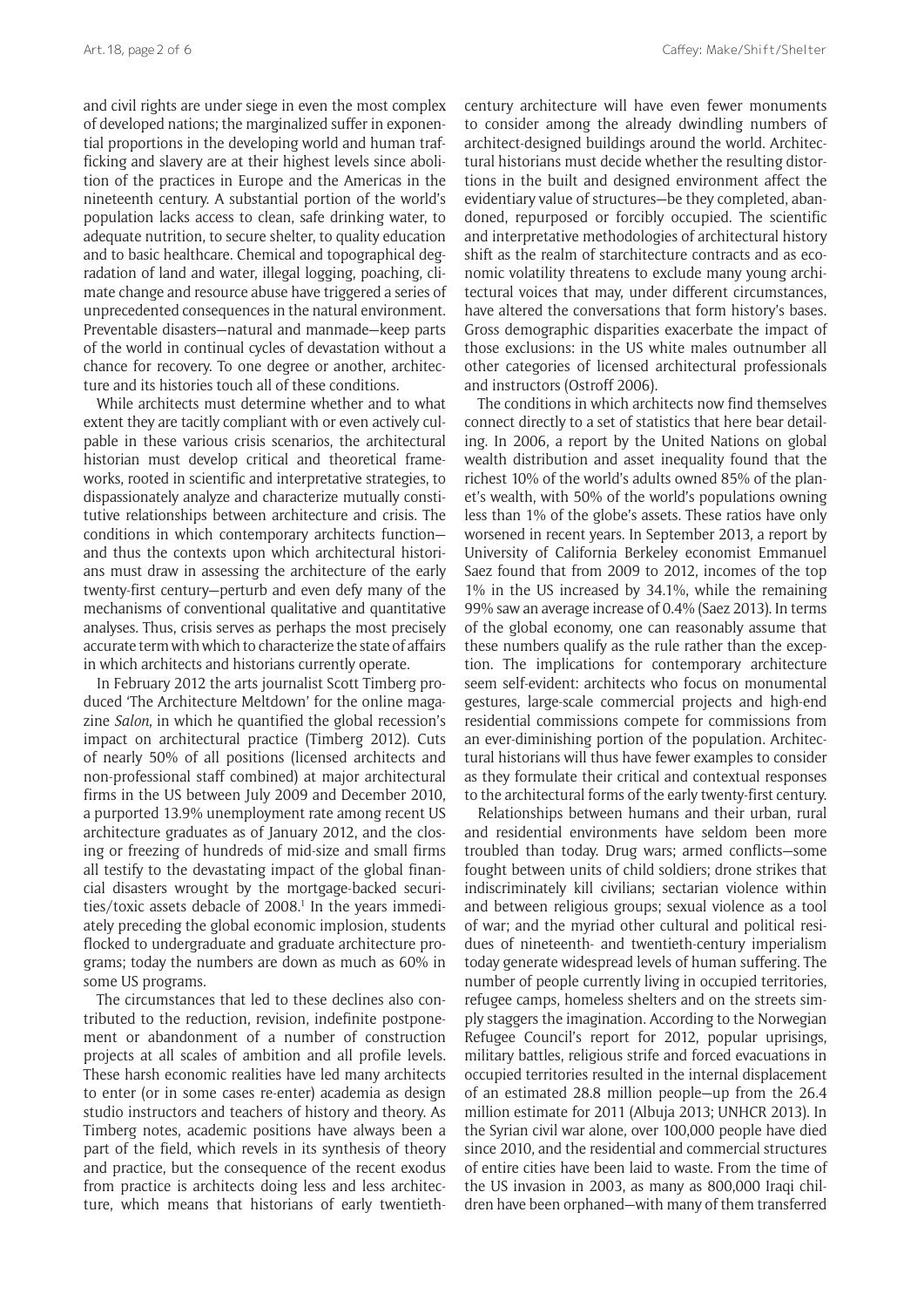from residences into state-run institutions. By some estimates, 40 million Chinese have been uprooted in government-sanctioned forced relocations of rural populations into newly built cities. Millions of additional refugees, from Myanmar to Mali, flee threats to personal safety, the threat of ethnic cleansing and the destruction of private property and urban infrastructure. The shelters of many others have been destroyed by human-exacerbated natural disasters. To add insult to injury, as many as 300,000 single-family, bank-owned residences remain unoccupied in the US as the result of evictions after mortgage foreclosures. Those homes sit empty as the number of homeless continues to rise.

## **Crisis as recurring theme**

But what, if anything, do these sobering numbers mean for architectural history? In terms of impact on the lives of ordinary people across the globe, current conditions combine economic devastation not seen since the Great Depression with social and political upheavals on par with those of the Second World War. It was during World War II that architectural historians undertook the first serious reassessment of their own discipline, questioning not only its utility and its relevance in a time of crisis, but also its usefulness to architectural practice and to architectural education (Blau 2003: 125–26). Writing in 1942, Carroll L. V. Meeks—perhaps best known for his architectural history, written in 1956, of railroad stations—proclaimed that architecture was in a critical situation and that the best architectural historians of the day made 'their historical researches an indispensable tool for dealing with contemporary problems' (Meeks 1942: 4–5).

The crisis of the early 1940s, which characterized the state of world affairs at large, included the utterly incomprehensible brutality of the Holocaust and the Rape of Nanking, followed by the carpet bombing of Germany by the Allied forces and the nuclear obliteration of Hiroshima and Nagasaki. Intermittently over the ensuing decades, architectural historians responded to philosophical, ideological and cultural shifts—from the civil rights struggles in the US of the 1960s to the riots in the Paris *banlieues* in 2005—by considering new paradigms and undertaking new syntheses. In published remarks from her plenary address to the annual meeting of the Society of Architectural Historians in 2002, Eve Blau of Harvard University challenged architectural historians to undertake the necessary efforts 'to discover sites of research where the discourses and practices of history, theory, and design intersect, and where new intradisciplinary methodologies might be generated within architecture itself.' The proposed sites ranged from 'open-air museums and historic preservation to fashion and points of intersection between digital technology, the city, and theories of the social production of space' (Blau 2003: 128).

For Blau, the crisis in which architectural history found itself at the turn of the millennium differed from the devastations of World War II: 'Architectural history, so we are told, and so we repeatedly tell ourselves, is in crisis, not necessarily in the life-threatening, medical sense of a turning point for better or worse in an acute disease

or fever, but rather in the existential sense of being in a state of transition—at a critical point of decision in which change is imminent'. This millennial crisis, for Blau, 'is a sign of vitality and resistance…a critical habit of mind and a fundamental condition of historical thinking'. So one might reasonably conclude that crisis is a natural and even preferable state for a discipline dedicated to the study of a changing world as reflected in the designed and built environment. But does crisis prove similarly valuable for architecture? Is architecture 'a project of crisis' as well (Blau 2003: 125)? If so, do the crisis conditions of 2013 differ from those of the 1940s and the early 2000s? What are the implications of those differences for architectural history?

#### **Occupation as allegory/Blunder as metaphor**

One of today's most potent exemplars (literal and symbolic) of architecture and crisis appears in Edificio A of the Centro Financiero Confinanzas in Caracas, Venezuela, the forty-five-floor office tower that is now the informal vertical settlement known as Torre David and home to 3,000 squatters. In the publication that accompanied their *Torre David/Gran Horizonte* installation (curated by Justin McGuirk) at the 2012 Venice Architectural Biennale, Alfredo Brillembourg and Hubert Klempner, of Urban-Think Tank, characterize the structure and its occupants as

an irony, an oxymoron, a contradiction in itself: a success of sorts within a failure; a barrio that is also a gated community; a hierarchical, authoritarian anarchy. … From the outside, it is either a blight on the neighborhood and emblematic of everything that is wrong and dangerous about Caracas; or it is a potential safe zone, a new and better way of living, however precarious and temporary.

The architectural historian must pose the question: to what extent are the cultural conditions that facilitated the ill-conceived construction of the Centro Financiero the same conditions that kept the squatters' lives from improving to the point where they could access opportunities and resources available to those born into different circumstances? Architects more often than not actively and unapologetically participate in and contribute to those systems of socioeconomic stratification. The outcry among architects in response to the installation's receipt of the Venice Architecture Biennale's Golden Lion award speaks volumes about architects' feelings of victimization and culpability in contemporary crises. The situation in which the occupants of Torre David find themselves demands that both architects and historians question 'whether, and to what extent, new buildings can be justified socially, ecologically, and economically' when so many are dispossessed of shelter. That some architects complained about the accolades the Torre David project received indicates a lack of willingness on the part of some architects to engage in critical introspection (Baan, Brillembourg and Klumpner 2013: 135). What are the roles and responsibilities of the historian in chronicling that lack of willingness? Is it the responsibility of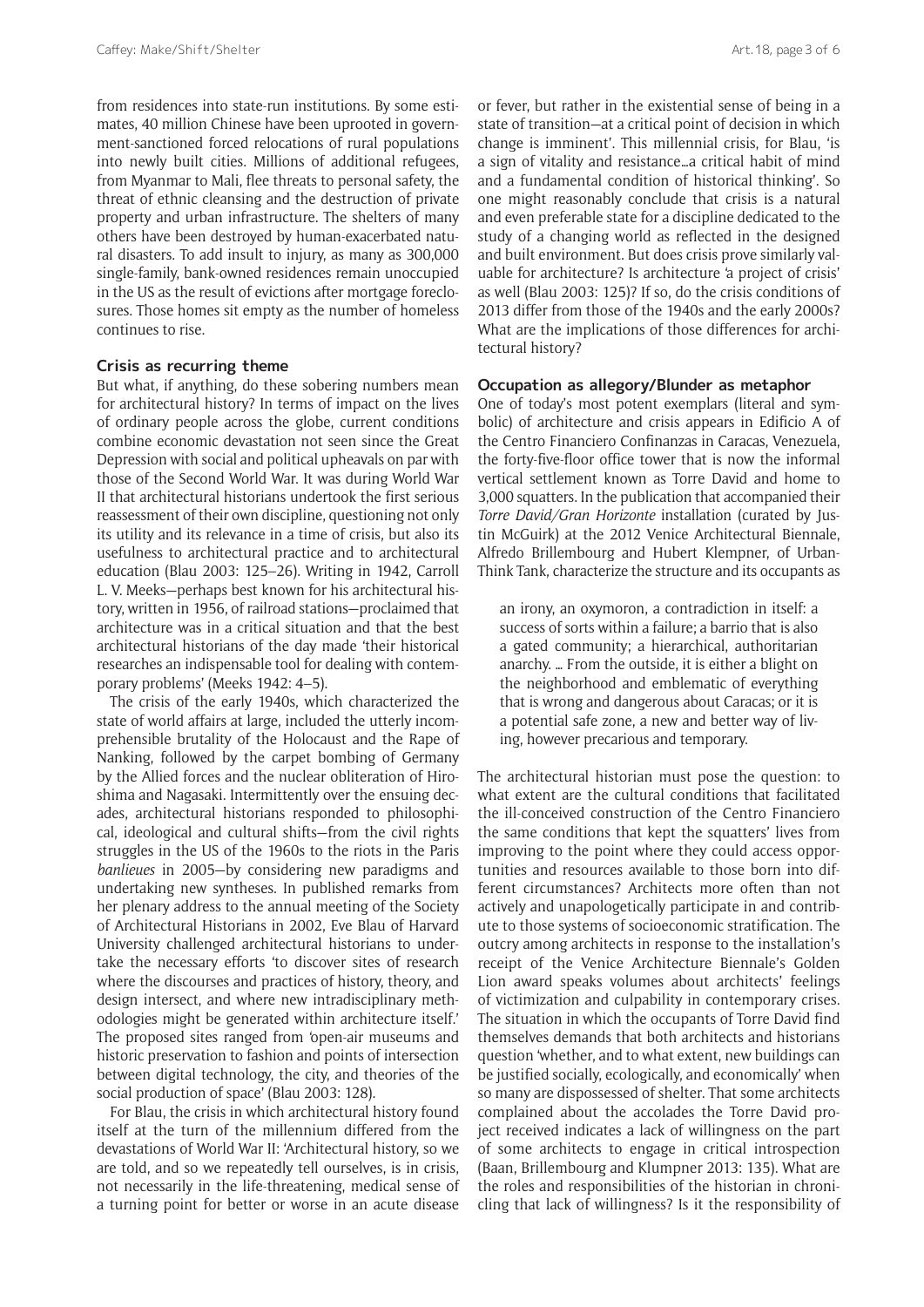the architectural historian to hold architects to account for their participation in and profit from such dramatic social stratification?

If the occupation of Torre David serves as an allegory for the current state of crisis in architecture, the proliferation of architectural blunders in the twenty-first century qualifies as one metaphor for the troubled relationship between architect as 'great man' (yes, still), architecture as ithyphallic gesture and the urban environments into which such structures insinuate themselves. Examples abound, as illustrated by a recent *ArchDaily* article entitled 'Seven Architectural Sins Committed Around the World,' which details some of the most egregious examples of architects' unwillingness to acknowledge everything from the laws of physics to the necessity of sufficient elevator capacity in a skyscraper (Taylor-Foster 2013). Among these structures is 20 Fenchurch Street in London, which produces a concentrated reflection of sunlight sufficient to melt automobiles parked on the street nearby, and Bridgewater Place in Leeds, which produces a powerful wind tunnel at its base that has been cited as the cause of serious injuries to pedestrians and at least one death. For the architectural historian, the very existence of such buildings begs a number of important questions. How should one characterize such blunders within the chronological, formal, ideological and material legacies of Le Corbusier and Ludwig Mies van der Rohe? Is it ever the role of the architectural historian to 'assign blame' in such instances? How is one to account for these lapses in architectural judgment?

### **Solutions: A shift in method/A change of content**

Rather than assigning blame, the discipline may consider whether and to what extent the monumental architecture of the Modern and Post-Modern eras has been dominated by the insistent expression of fundamentally misanthropic and biophobic impulses. It is in such provocative questions that the solution to the current crisis in architectural history may lie, perhaps couched in an expanded area of architectural-historical study: architecture as a cause of or contributor to crisis rather than a reflection of society's ills. This expansion would enable scholars who focus on the history, theory and criticism of urbanism(s) to confront and assess architecture as a form of cultural production that is at best inadvertently user-hostile and at worst lethal. Models for such studies might include *Governing by Design*, a multi-author work that crosses disciplinary boundaries to include politics, economics, the homogenizing forces of globalization and the sociological and psychological impacts of formally designed sites, structures and spaces.

This particular scholarly model also lends itself to a second possible solution to the current crisis: a shift of architectural history's attention away from a hagiographic assessment of the individual practitioner to collaborative efforts that focus on counteracting the corrosive forces of imperialism, capitalism and globalization. Over the past forty years a number of individuals and firms have undertaken pro bono, government-funded or NGO-

funded initiatives to address the exigencies associated with these forces; a handful of architectural historians have addressed the products of these efforts, but few of the resulting projects have achieved canonical status in architectural history. Examples of work that should enter into the architectural-historical conversation include initiatives by such entities as Design Corps, the Public Interest Design Institute, Architecture for Humanity, Design for the Other 90%, RuralStudio, Public Architecture's 1% Pro Bono program, Social Economic Environmental Design, MASS Design Group, Architectes sans frontières, Habitat for Humanity International, the Aga Khan Development Network, Architecture & Développement, Shack and Slum Dwellers International, Abahlali baseMjodolo, and Structures for Inclusion, among many, many more. Such an expansion of the content of architectural history would ultimately result in the inclusion not only in survey texts, for example, but also in texts dedicated to the history of healthcare design, of MASS Design Group's Butaro Hospital in Rwanda alongside Brunelleschi's Ospedale degli Innocenti, Theodore Jacobson's Foundling Hospital in London and Alvar Aalto's Paimio Sanatorium. Moreover, the integration of all stakeholders (as opposed to the interests of shareholders) into the histories of conceptualization and execution also affects architectural form; historians must acknowledge these voices in the same ways they acknowledge the Medici in Renaissance Florence, Pierre and Emily Savoye in 1920s Poissy or Khalifa bin Zayed Al Nahayan in the Dubai of the twenty-first century.

The shift to a critical reevaluation of canonical personalities and monuments and the expansion of architectural history's content to include non-elite, non-monumental (and, in many cases, impermanent) forms allows for the introduction of a number of philosophical and formal variables into the architectural-historical conversation. The architectural history of the twenty-first century can address the aesthetics of sustainability, the aesthetics of public interest design and the aesthetics of healthcare design by adapting methodological frameworks from the biological, medical, environmental, social and political sciences, while simultaneously lending contextual, theoretical and critical mechanisms to each of those realms. For example, the architectural historian can bring a deep knowledge of climate-responsive features from preindustrial architecture to inform contemporary analyses of the sustainability imperative and its effects on building morphology.

Once architects and architectural historians begin to transmit and receive knowledge from across disciplinary boundaries, new solutions can begin to emerge. Just as architects can reassert their relevance by shifting their professional and pedagogical focuses to current conditions, architectural historians can bring a sense of activist consciousness to the contextualization of the responses to those conditions. Thus, by reclaiming territory ceded to contractors and developers, by substituting the biophilic for the biophobic, by integrating vernacular forms and forces as legitimate, quantifiable design influences, by breaking new ground in their influence on other dis-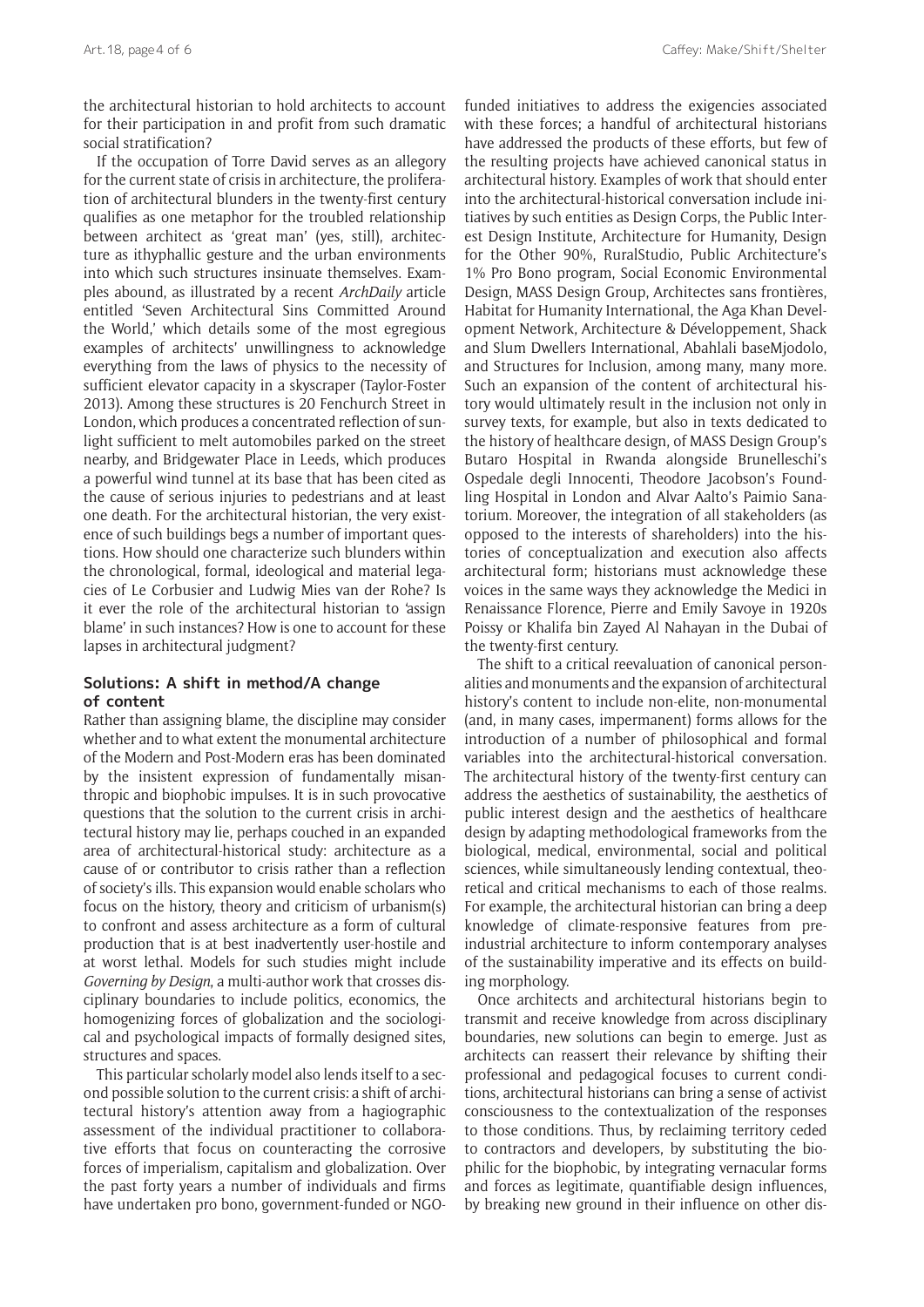#### **Conclusion: Crisis as catalyst**

The critical distance afforded by historical hindsight allows architectural historians to categorize and classify monuments of the past. Critical consciousness allows architectural historians to identify ideologies, trends and conditions as they develop and thus to formulate a relevant analytical apparatus through which to engage architecture in its contextual milieus. Fifty years ago, architects were radicals intent on refashioning architecture, its settings and its users; today the conditions facing architects are radical—historians will have to sort out the details by expanding their approach to move beyond skyscrapers, museum expansions and public libraries. When formulating new approaches to architecture as non-canonical, non-ithyphallic and non-interjective, architects and architectural historians can draw upon the models established by Bernard Rudofsky, Ghautam Bhatia (on Laurie Baker), John Habraken, James Steele (on Hassan Fathy), PREVI (Proyecto Experimental de Vivienda), Alison and Peter Smithson in Morocco and Elemental's Quinta Monroy project (Kallipolliti 2013: 159–61). Whether and to what extent the architectural history of the early twenty-first century will focus on architects as practitioners and theoreticians and on architecture as an avant-garde academic discipline and an innovative professional practice with relevance in the everyday experiences of ordinary people will depend upon the success of architects' responses to the challenges of the era. As Baan, Brillembourg and Klumpner note,

in mega-cities…the informal is rapidly taking over from the formal, traditional city; unless architecture as a practical profession, as a theoretical discipline and as a form of cultural production begins to see in the informal settlements of the world the potential for innovation and experimentation, we as architectural historians may find ourselves shifting our attention to other topics. (Baan, Brillembourg and Klumpner 2013: 27)

Attending to the immediate needs of a world in crisis, architecture can emerge from its own crises of theory, practice and identity. Public interest design need not replace the ithyphallic starchitecture that draws the attention (and the money) of the world's elites. Rather, by assuming a predominant position in the built environment, design that focuses on those historically excluded from the benefits of good design can complement and perhaps even re-humanize architecture through a series of humanistic reforms and reassertions. Architectural history must prepare now to expand its discursive field to accommodate the shift from the monumental to the informal and from the misanthropic to the biophilic, while at the same time offering a provocatively critical reassessment of those once-lionized individuals, movements, sites, structures

and spaces that have contributed to today's failure of global systems.

Writing some sixty years ago, Meeks observed that 'the value of the humanities as a whole is not questioned by even the most philistine, who…recognizes them as indispensable in making existence supportable' (Meeks 1942: 6). Though cognizant that the humanities 'are not of primary importance in making money,' Meeks could never have envisioned a world in which everything is judged by standards of profitability. If architectural history should be a 'laboratory for all of the humanities', as Maarten Delbeke and Adrian Forty (2013) have suggested, its practitioners must acknowledge that they operate in a period not only of widespread institutional attack on the value of the humanities (from within the academy as well as without), but also of unprecedented inhumanity rooted in the failure of global systems. Architectural historians, then, must reassert the relevance of the humanities, just as architects must reassert their role in the designed and built environment. These reassertions, informed by transdisciplinary initiatives and catalyzed and mobilized by a shared sense of crisis, can help to clarify and distill the role of architectural history for the twenty-first century.

#### **Notes**

<sup>1</sup> Timberg cites US Department of Labor statistics and Carnevale AP, Cheah B and Strohl J (2012) Hard Times, College Majors, Unemployment and Earnings: Not All College Degrees Are Created Equal, Center on Education and the Workforce, Georgetown University, Washington, 4 January. According to the US Department of Labor *Occupational Outlook Handbook, 2012–13 Edition,* architecture will have recovered to a level of 141,600 positions by the year 2020, a gain of 24% over numbers in 2009 but still 37% fewer jobs than the 2008 peak of 224,500.

#### **References**

- **Albuja, S** et al. 2013 *Global Overview 2012: People Internally Displaced by Conflict and Violence*. Geneva: Internal Displacement Monitoring Centre and Norwegian Refugee Council.
- **Baan, I, Brillembourg, A** and **Klumpner, H** 2013 *Torre David: Informal Vertical Communities*. Zürich: Lars Müller.
- **Blau, E** 2003 A Question of Discipline. *Journal of the Society of Architectural Historians* 62(1): 125–29. DOI: <http://dx.doi.org/10.2307/3655090>
- **Carnevale, A P, Cheah B,** and **Strohl, J** 2012 *Hard Times, College Majors, Unemployment and Earnings: Not All College Degrees Are Created Equal*. Washington, DC: Georgetown University Center on Education and the Workforce.
- **Delbeke, M** and **Forty, A** 2013 Keynote discussion, Association of Art Historians Annual Conference, University of Reading, 11 April.
- **Kallipolliti, L** 2013 Review of Torre David / Gran Horizonte Urban-Think Tank: Alfredo Brillembourg and Hubert Klumpner, curated by Justin McGuirk, August 29–November 25, 2012, 13th International Architec-